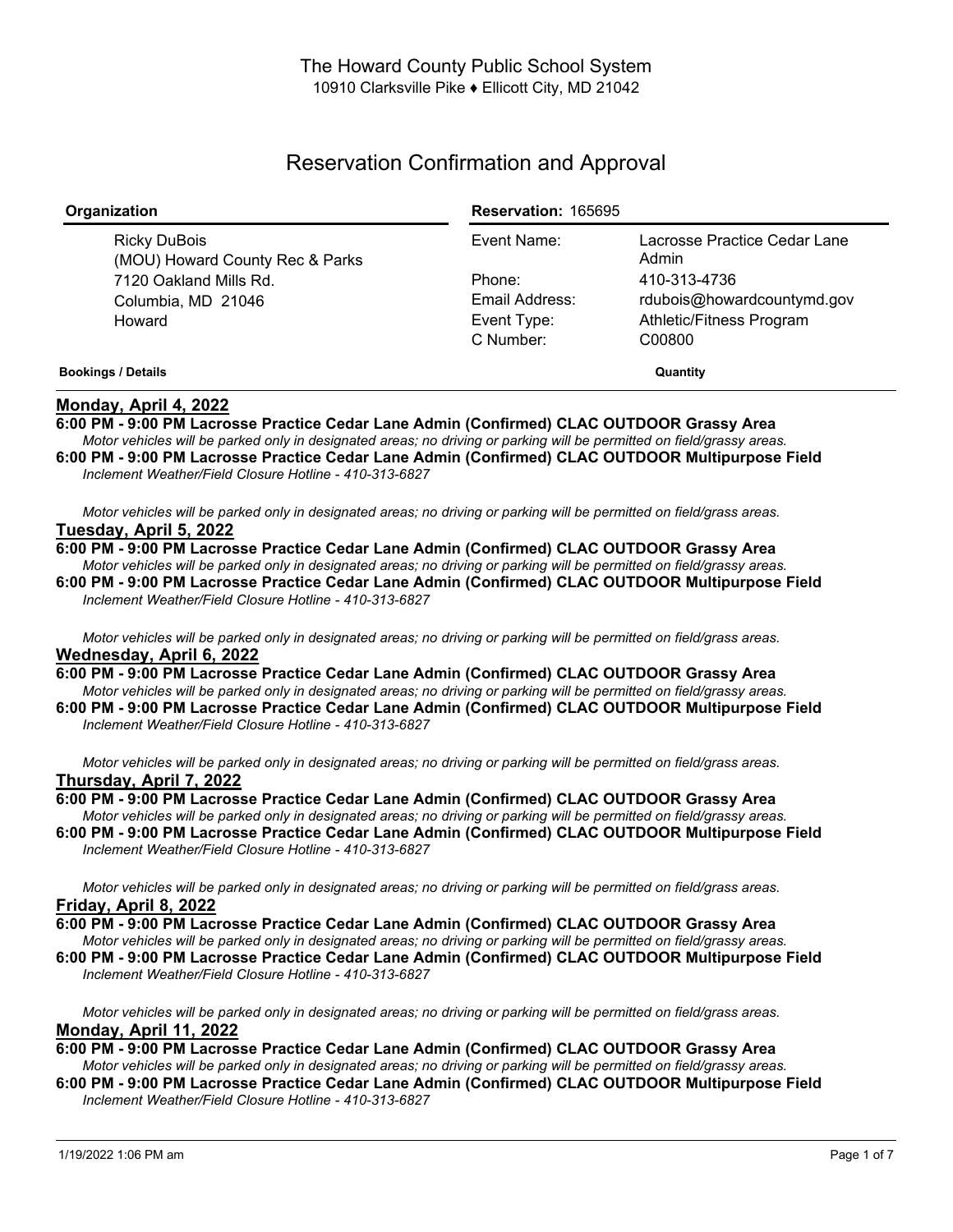#### **Bookings / Details Quantity**

Motor vehicles will be parked only in designated areas; no driving or parking will be permitted on field/grass areas. **Tuesday, April 12, 2022**

- **6:00 PM - 9:00 PM Lacrosse Practice Cedar Lane Admin (Confirmed) CLAC OUTDOOR Grassy Area**
- Motor vehicles will be parked only in designated areas; no driving or parking will be permitted on field/grassy areas. **6:00 PM - 9:00 PM Lacrosse Practice Cedar Lane Admin (Confirmed) CLAC OUTDOOR Multipurpose Field** *Inclement Weather/Field Closure Hotline - 410-313-6827*

Motor vehicles will be parked only in designated areas; no driving or parking will be permitted on field/grass areas. **Wednesday, April 13, 2022**

**6:00 PM - 9:00 PM Lacrosse Practice Cedar Lane Admin (Confirmed) CLAC OUTDOOR Grassy Area** Motor vehicles will be parked only in designated areas; no driving or parking will be permitted on field/grassy areas. **6:00 PM - 9:00 PM Lacrosse Practice Cedar Lane Admin (Confirmed) CLAC OUTDOOR Multipurpose Field**

*Inclement Weather/Field Closure Hotline - 410-313-6827*

Motor vehicles will be parked only in designated areas; no driving or parking will be permitted on field/grass areas. **Thursday, April 14, 2022**

**6:00 PM - 9:00 PM Lacrosse Practice Cedar Lane Admin (Confirmed) CLAC OUTDOOR Grassy Area** Motor vehicles will be parked only in designated areas; no driving or parking will be permitted on field/grassy areas.

**6:00 PM - 9:00 PM Lacrosse Practice Cedar Lane Admin (Confirmed) CLAC OUTDOOR Multipurpose Field** *Inclement Weather/Field Closure Hotline - 410-313-6827*

Motor vehicles will be parked only in designated areas; no driving or parking will be permitted on field/grass areas. **Tuesday, April 19, 2022**

# **6:00 PM - 9:00 PM Lacrosse Practice Cedar Lane Admin (Confirmed) CLAC OUTDOOR Grassy Area**

Motor vehicles will be parked only in designated areas: no driving or parking will be permitted on field/grassy areas. **6:00 PM - 9:00 PM Lacrosse Practice Cedar Lane Admin (Confirmed) CLAC OUTDOOR Multipurpose Field** *Inclement Weather/Field Closure Hotline - 410-313-6827*

Motor vehicles will be parked only in designated areas; no driving or parking will be permitted on field/grass areas. **Wednesday, April 20, 2022**

- **6:00 PM - 9:00 PM Lacrosse Practice Cedar Lane Admin (Confirmed) CLAC OUTDOOR Grassy Area** Motor vehicles will be parked only in designated areas; no driving or parking will be permitted on field/grassy areas.
- **6:00 PM - 9:00 PM Lacrosse Practice Cedar Lane Admin (Confirmed) CLAC OUTDOOR Multipurpose Field** *Inclement Weather/Field Closure Hotline - 410-313-6827*

Motor vehicles will be parked only in designated areas: no driving or parking will be permitted on field/grass areas. **Thursday, April 21, 2022**

**6:00 PM - 9:00 PM Lacrosse Practice Cedar Lane Admin (Confirmed) CLAC OUTDOOR Grassy Area**

Motor vehicles will be parked only in designated areas; no driving or parking will be permitted on field/grassy areas. **6:00 PM - 9:00 PM Lacrosse Practice Cedar Lane Admin (Confirmed) CLAC OUTDOOR Multipurpose Field** *Inclement Weather/Field Closure Hotline - 410-313-6827*

Motor vehicles will be parked only in designated areas; no driving or parking will be permitted on field/grass areas. **Friday, April 22, 2022**

- **6:00 PM - 9:00 PM Lacrosse Practice Cedar Lane Admin (Confirmed) CLAC OUTDOOR Grassy Area** Motor vehicles will be parked only in designated areas; no driving or parking will be permitted on field/grassy areas.
- **6:00 PM - 9:00 PM Lacrosse Practice Cedar Lane Admin (Confirmed) CLAC OUTDOOR Multipurpose Field** *Inclement Weather/Field Closure Hotline - 410-313-6827*

Motor vehicles will be parked only in designated areas; no driving or parking will be permitted on field/grass areas. **Monday, April 25, 2022**

- **6:00 PM - 9:00 PM Lacrosse Practice Cedar Lane Admin (Confirmed) CLAC OUTDOOR Grassy Area** Motor vehicles will be parked only in designated areas; no driving or parking will be permitted on field/grassy areas.
- **6:00 PM - 9:00 PM Lacrosse Practice Cedar Lane Admin (Confirmed) CLAC OUTDOOR Multipurpose Field** *Inclement Weather/Field Closure Hotline - 410-313-6827*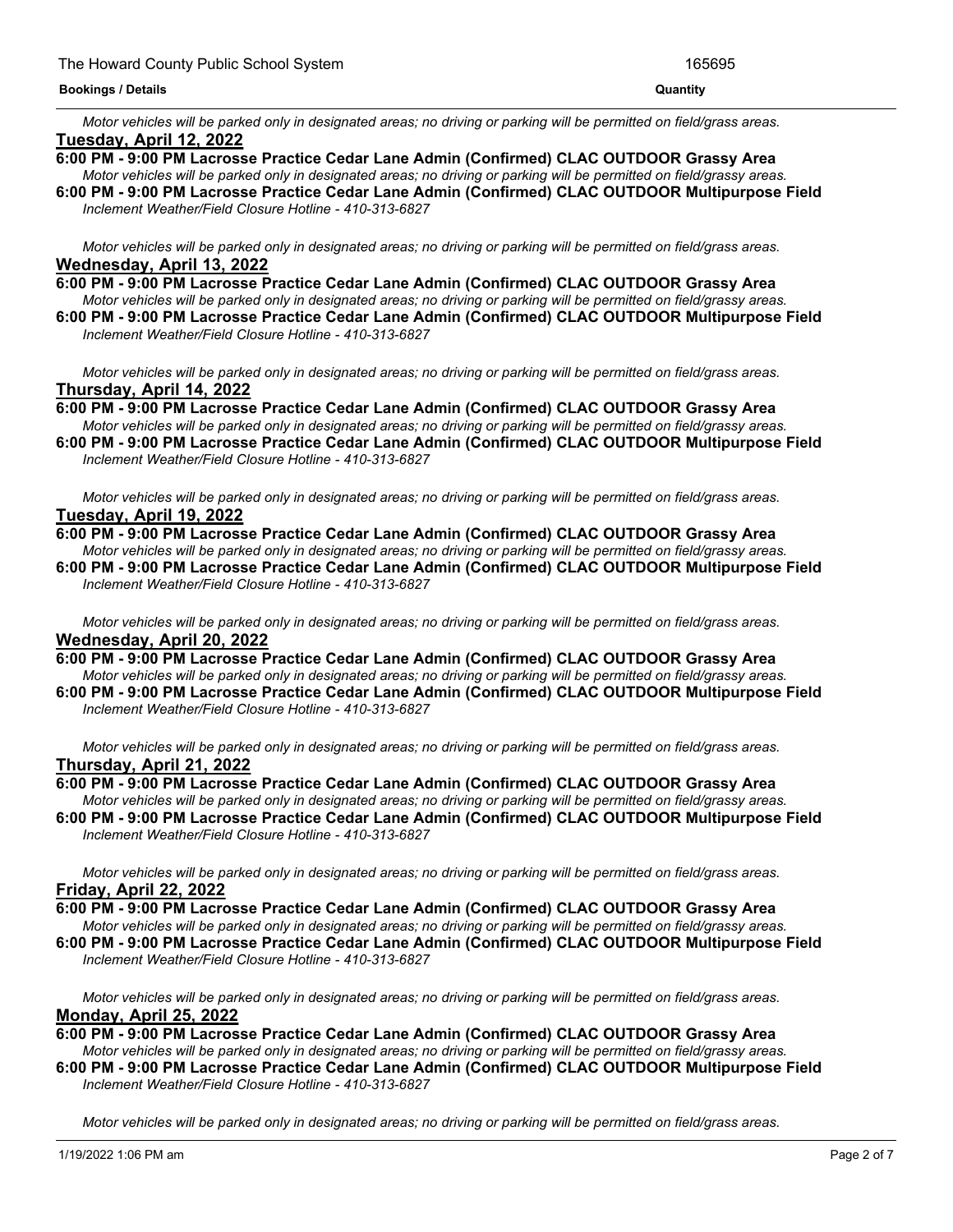# **Tuesday, April 26, 2022**

**6:00 PM - 9:00 PM Lacrosse Practice Cedar Lane Admin (Confirmed) CLAC OUTDOOR Grassy Area**

<u> 1999 - Jan James James James James James James James James James James James James James James James James J</u>

- Motor vehicles will be parked only in designated areas; no driving or parking will be permitted on field/grassy areas. **6:00 PM - 9:00 PM Lacrosse Practice Cedar Lane Admin (Confirmed) CLAC OUTDOOR Multipurpose Field**
- *Inclement Weather/Field Closure Hotline - 410-313-6827*

Motor vehicles will be parked only in designated areas; no driving or parking will be permitted on field/grass areas. **Wednesday, April 27, 2022**

- **6:00 PM - 9:00 PM Lacrosse Practice Cedar Lane Admin (Confirmed) CLAC OUTDOOR Grassy Area** Motor vehicles will be parked only in designated areas; no driving or parking will be permitted on field/grassy areas.
- **6:00 PM - 9:00 PM Lacrosse Practice Cedar Lane Admin (Confirmed) CLAC OUTDOOR Multipurpose Field** *Inclement Weather/Field Closure Hotline - 410-313-6827*

Motor vehicles will be parked only in designated areas; no driving or parking will be permitted on field/grass areas. **Thursday, April 28, 2022**

**6:00 PM - 9:00 PM Lacrosse Practice Cedar Lane Admin (Confirmed) CLAC OUTDOOR Grassy Area** Motor vehicles will be parked only in designated areas; no driving or parking will be permitted on field/grassy areas.

**6:00 PM - 9:00 PM Lacrosse Practice Cedar Lane Admin (Confirmed) CLAC OUTDOOR Multipurpose Field** *Inclement Weather/Field Closure Hotline - 410-313-6827*

Motor vehicles will be parked only in designated areas; no driving or parking will be permitted on field/grass areas. **Friday, April 29, 2022**

- **6:00 PM - 9:00 PM Lacrosse Practice Cedar Lane Admin (Confirmed) CLAC OUTDOOR Grassy Area** Motor vehicles will be parked only in designated areas; no driving or parking will be permitted on field/grassy areas. **6:00 PM - 9:00 PM Lacrosse Practice Cedar Lane Admin (Confirmed) CLAC OUTDOOR Multipurpose Field**
- *Inclement Weather/Field Closure Hotline - 410-313-6827*

Motor vehicles will be parked only in designated areas; no driving or parking will be permitted on field/grass areas. **Monday, May 2, 2022**

- **6:00 PM - 9:00 PM Lacrosse Practice Cedar Lane Admin (Confirmed) CLAC OUTDOOR Grassy Area** Motor vehicles will be parked only in designated areas; no driving or parking will be permitted on field/grassy areas.
- **6:00 PM - 9:00 PM Lacrosse Practice Cedar Lane Admin (Confirmed) CLAC OUTDOOR Multipurpose Field** *Inclement Weather/Field Closure Hotline - 410-313-6827*

Motor vehicles will be parked only in designated areas; no driving or parking will be permitted on field/grass areas. **Tuesday, May 3, 2022**

- **6:00 PM - 9:00 PM Lacrosse Practice Cedar Lane Admin (Confirmed) CLAC OUTDOOR Grassy Area** Motor vehicles will be parked only in designated areas; no driving or parking will be permitted on field/grassy areas.
- **6:00 PM - 9:00 PM Lacrosse Practice Cedar Lane Admin (Confirmed) CLAC OUTDOOR Multipurpose Field** *Inclement Weather/Field Closure Hotline - 410-313-6827*

Motor vehicles will be parked only in designated areas; no driving or parking will be permitted on field/grass areas. **Wednesday, May 4, 2022**

**6:00 PM - 9:00 PM Lacrosse Practice Cedar Lane Admin (Confirmed) CLAC OUTDOOR Grassy Area**

Motor vehicles will be parked only in designated areas; no driving or parking will be permitted on field/grassy areas. **6:00 PM - 9:00 PM Lacrosse Practice Cedar Lane Admin (Confirmed) CLAC OUTDOOR Multipurpose Field** *Inclement Weather/Field Closure Hotline - 410-313-6827*

Motor vehicles will be parked only in designated areas; no driving or parking will be permitted on field/grass areas. **Thursday, May 5, 2022**

**6:00 PM - 9:00 PM Lacrosse Practice Cedar Lane Admin (Confirmed) CLAC OUTDOOR Grassy Area**

Motor vehicles will be parked only in designated areas; no driving or parking will be permitted on field/grassy areas. **6:00 PM - 9:00 PM Lacrosse Practice Cedar Lane Admin (Confirmed) CLAC OUTDOOR Multipurpose Field** *Inclement Weather/Field Closure Hotline - 410-313-6827*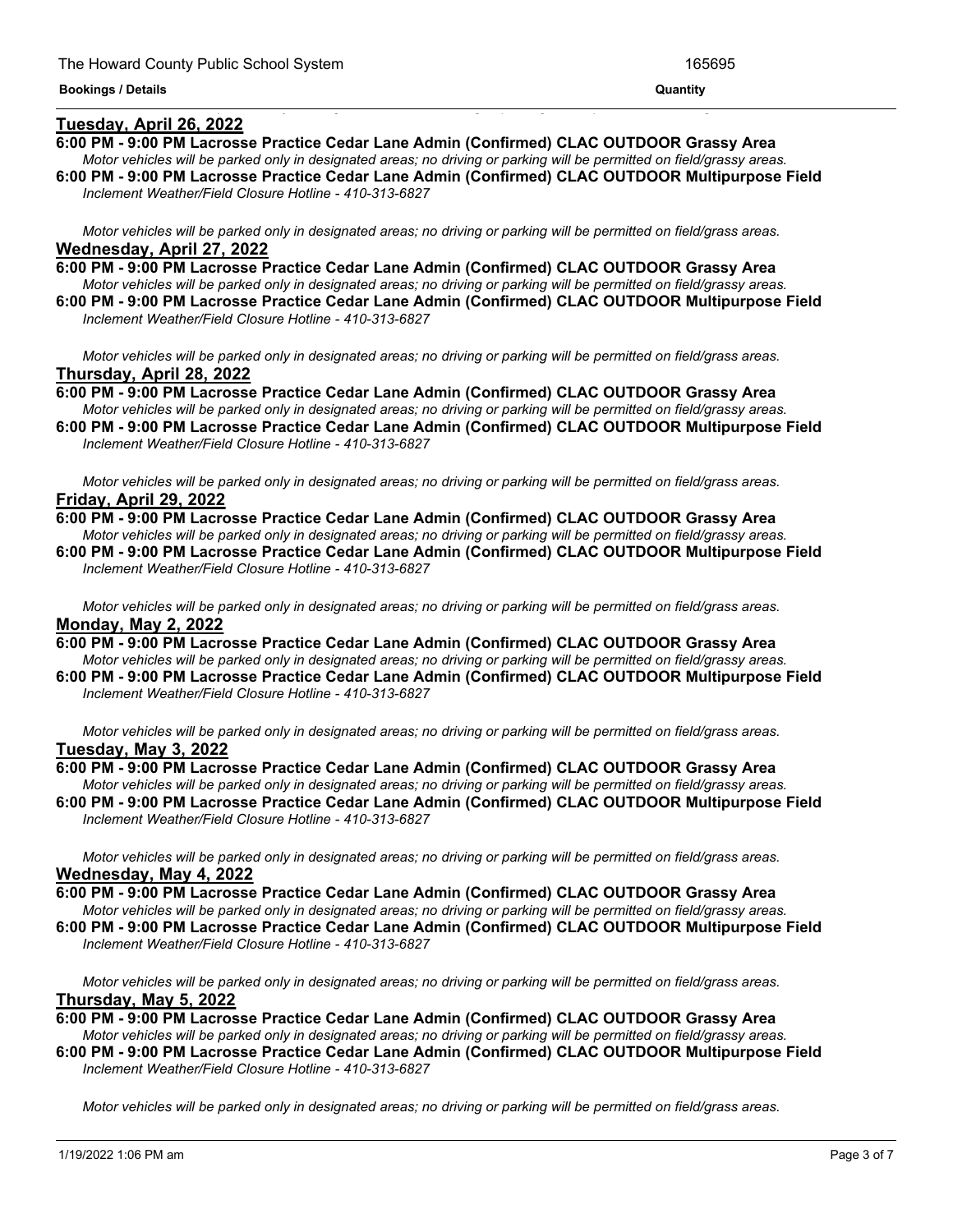# **Friday, May 6, 2022**

- **6:00 PM - 9:00 PM Lacrosse Practice Cedar Lane Admin (Confirmed) CLAC OUTDOOR Grassy Area**
- Motor vehicles will be parked only in designated areas; no driving or parking will be permitted on field/grassy areas. **6:00 PM - 9:00 PM Lacrosse Practice Cedar Lane Admin (Confirmed) CLAC OUTDOOR Multipurpose Field**

<u> 1989 - Andrea Andrew Maria (h. 1989).</u>

*Inclement Weather/Field Closure Hotline - 410-313-6827*

Motor vehicles will be parked only in designated areas; no driving or parking will be permitted on field/grass areas. **Monday, May 9, 2022**

- **6:00 PM - 9:00 PM Lacrosse Practice Cedar Lane Admin (Confirmed) CLAC OUTDOOR Grassy Area** Motor vehicles will be parked only in designated areas; no driving or parking will be permitted on field/grassy areas.
- **6:00 PM - 9:00 PM Lacrosse Practice Cedar Lane Admin (Confirmed) CLAC OUTDOOR Multipurpose Field** *Inclement Weather/Field Closure Hotline - 410-313-6827*

Motor vehicles will be parked only in designated areas; no driving or parking will be permitted on field/grass areas. **Tuesday, May 10, 2022**

**6:00 PM - 9:00 PM Lacrosse Practice Cedar Lane Admin (Confirmed) CLAC OUTDOOR Grassy Area** Motor vehicles will be parked only in designated areas; no driving or parking will be permitted on field/grassy areas.

**6:00 PM - 9:00 PM Lacrosse Practice Cedar Lane Admin (Confirmed) CLAC OUTDOOR Multipurpose Field** *Inclement Weather/Field Closure Hotline - 410-313-6827*

Motor vehicles will be parked only in designated areas; no driving or parking will be permitted on field/grass areas. **Wednesday, May 11, 2022**

**6:00 PM - 9:00 PM Lacrosse Practice Cedar Lane Admin (Confirmed) CLAC OUTDOOR Grassy Area** Motor vehicles will be parked only in designated areas; no driving or parking will be permitted on field/grassy areas. **6:00 PM - 9:00 PM Lacrosse Practice Cedar Lane Admin (Confirmed) CLAC OUTDOOR Multipurpose Field** *Inclement Weather/Field Closure Hotline - 410-313-6827*

Motor vehicles will be parked only in designated areas; no driving or parking will be permitted on field/grass areas. **Thursday, May 12, 2022**

**6:00 PM - 9:00 PM Lacrosse Practice Cedar Lane Admin (Confirmed) CLAC OUTDOOR Grassy Area** Motor vehicles will be parked only in designated areas; no driving or parking will be permitted on field/grassy areas. **6:00 PM - 9:00 PM Lacrosse Practice Cedar Lane Admin (Confirmed) CLAC OUTDOOR Multipurpose Field**

*Inclement Weather/Field Closure Hotline - 410-313-6827*

Motor vehicles will be parked only in designated areas: no driving or parking will be permitted on field/grass areas. **Friday, May 13, 2022**

- **6:00 PM - 9:00 PM Lacrosse Practice Cedar Lane Admin (Confirmed) CLAC OUTDOOR Grassy Area** Motor vehicles will be parked only in designated areas; no driving or parking will be permitted on field/grassy areas.
- **6:00 PM - 9:00 PM Lacrosse Practice Cedar Lane Admin (Confirmed) CLAC OUTDOOR Multipurpose Field** *Inclement Weather/Field Closure Hotline - 410-313-6827*

Motor vehicles will be parked only in designated areas; no driving or parking will be permitted on field/grass areas. **Monday, May 16, 2022**

**6:00 PM - 9:00 PM Lacrosse Practice Cedar Lane Admin (Confirmed) CLAC OUTDOOR Grassy Area**

Motor vehicles will be parked only in designated areas; no driving or parking will be permitted on field/grassy areas. **6:00 PM - 9:00 PM Lacrosse Practice Cedar Lane Admin (Confirmed) CLAC OUTDOOR Multipurpose Field** *Inclement Weather/Field Closure Hotline - 410-313-6827*

Motor vehicles will be parked only in designated areas; no driving or parking will be permitted on field/grass areas. **Tuesday, May 17, 2022**

**6:00 PM - 9:00 PM Lacrosse Practice Cedar Lane Admin (Confirmed) CLAC OUTDOOR Grassy Area**

Motor vehicles will be parked only in designated areas; no driving or parking will be permitted on field/grassy areas. **6:00 PM - 9:00 PM Lacrosse Practice Cedar Lane Admin (Confirmed) CLAC OUTDOOR Multipurpose Field** *Inclement Weather/Field Closure Hotline - 410-313-6827*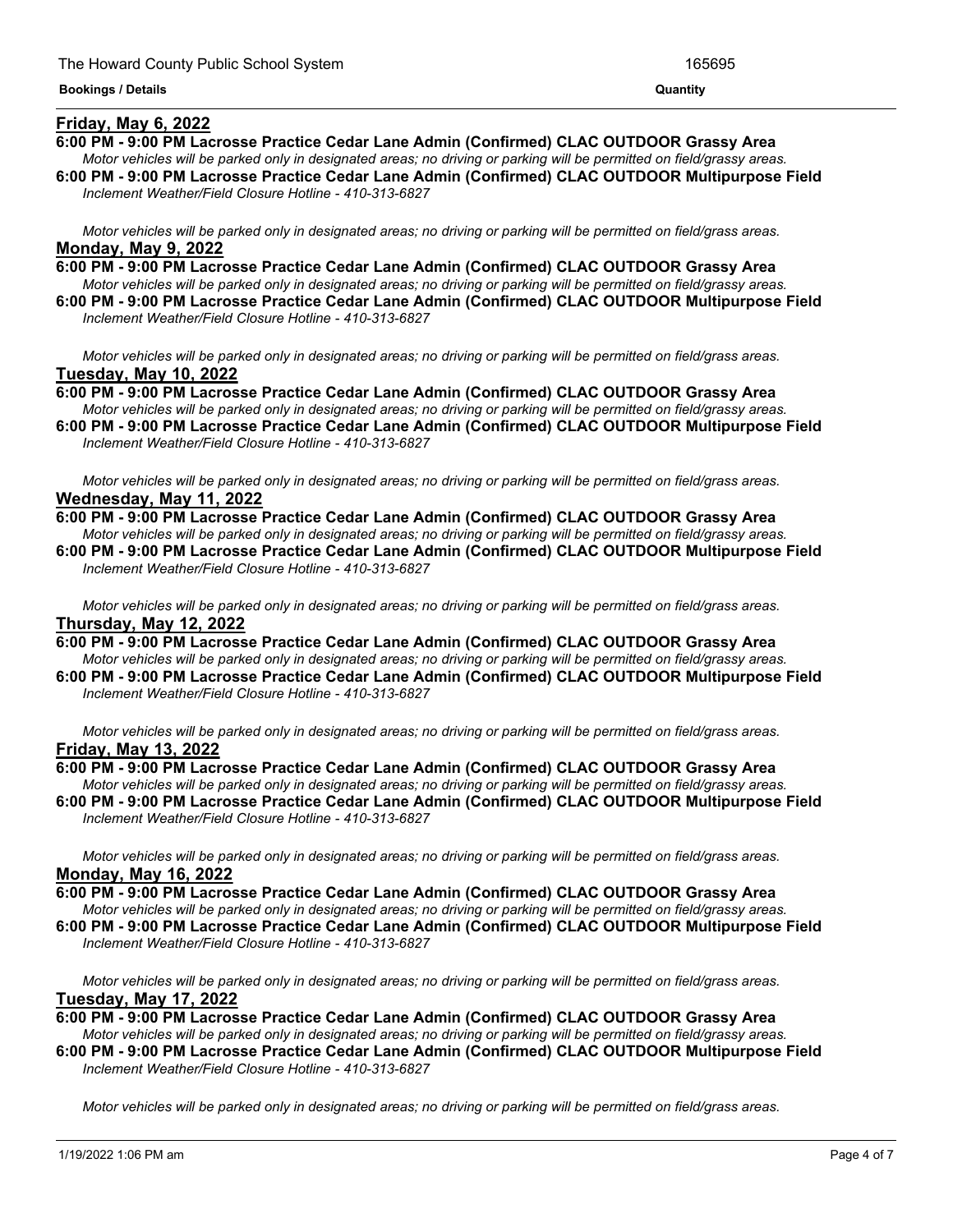#### **Wednesday, May 18, 2022**

- **6:00 PM - 9:00 PM Lacrosse Practice Cedar Lane Admin (Confirmed) CLAC OUTDOOR Grassy Area** Motor vehicles will be parked only in designated areas; no driving or parking will be permitted on field/grassy areas.
- **6:00 PM - 9:00 PM Lacrosse Practice Cedar Lane Admin (Confirmed) CLAC OUTDOOR Multipurpose Field** *Inclement Weather/Field Closure Hotline - 410-313-6827*

Motor vehicles will be parked only in designated areas; no driving or parking will be permitted on field/grass areas. **Thursday, May 19, 2022**

**6:00 PM - 9:00 PM Lacrosse Practice Cedar Lane Admin (Confirmed) CLAC OUTDOOR Grassy Area** Motor vehicles will be parked only in designated areas; no driving or parking will be permitted on field/grassy areas.

**6:00 PM - 9:00 PM Lacrosse Practice Cedar Lane Admin (Confirmed) CLAC OUTDOOR Multipurpose Field** *Inclement Weather/Field Closure Hotline - 410-313-6827*

Motor vehicles will be parked only in designated areas; no driving or parking will be permitted on field/grass areas. **Friday, May 20, 2022**

**6:00 PM - 9:00 PM Lacrosse Practice Cedar Lane Admin (Confirmed) CLAC OUTDOOR Grassy Area** Motor vehicles will be parked only in designated areas; no driving or parking will be permitted on field/grassy areas.

**6:00 PM - 9:00 PM Lacrosse Practice Cedar Lane Admin (Confirmed) CLAC OUTDOOR Multipurpose Field** *Inclement Weather/Field Closure Hotline - 410-313-6827*

Motor vehicles will be parked only in designated areas; no driving or parking will be permitted on field/grass areas. **Monday, May 23, 2022**

**6:00 PM - 9:00 PM Lacrosse Practice Cedar Lane Admin (Confirmed) CLAC OUTDOOR Grassy Area** Motor vehicles will be parked only in designated areas; no driving or parking will be permitted on field/grassy areas. **6:00 PM - 9:00 PM Lacrosse Practice Cedar Lane Admin (Confirmed) CLAC OUTDOOR Multipurpose Field** *Inclement Weather/Field Closure Hotline - 410-313-6827*

Motor vehicles will be parked only in designated areas; no driving or parking will be permitted on field/grass areas. **Tuesday, May 24, 2022**

**6:00 PM - 9:00 PM Lacrosse Practice Cedar Lane Admin (Confirmed) CLAC OUTDOOR Grassy Area** Motor vehicles will be parked only in designated areas; no driving or parking will be permitted on field/grassy areas. **6:00 PM - 9:00 PM Lacrosse Practice Cedar Lane Admin (Confirmed) CLAC OUTDOOR Multipurpose Field**

*Inclement Weather/Field Closure Hotline - 410-313-6827*

Motor vehicles will be parked only in designated areas; no driving or parking will be permitted on field/grass areas. **Wednesday, May 25, 2022**

**6:00 PM - 9:00 PM Lacrosse Practice Cedar Lane Admin (Confirmed) CLAC OUTDOOR Grassy Area** Motor vehicles will be parked only in designated areas; no driving or parking will be permitted on field/grassy areas. **6:00 PM - 9:00 PM Lacrosse Practice Cedar Lane Admin (Confirmed) CLAC OUTDOOR Multipurpose Field**

*Inclement Weather/Field Closure Hotline - 410-313-6827*

Motor vehicles will be parked only in designated areas; no driving or parking will be permitted on field/grass areas. **Thursday, May 26, 2022**

**6:00 PM - 9:00 PM Lacrosse Practice Cedar Lane Admin (Confirmed) CLAC OUTDOOR Grassy Area**

Motor vehicles will be parked only in designated areas; no driving or parking will be permitted on field/grassy areas. **6:00 PM - 9:00 PM Lacrosse Practice Cedar Lane Admin (Confirmed) CLAC OUTDOOR Multipurpose Field** *Inclement Weather/Field Closure Hotline - 410-313-6827*

Motor vehicles will be parked only in designated areas; no driving or parking will be permitted on field/grass areas. **Friday, May 27, 2022**

**6:00 PM - 9:00 PM Lacrosse Practice Cedar Lane Admin (Confirmed) CLAC OUTDOOR Grassy Area** Motor vehicles will be parked only in designated areas; no driving or parking will be permitted on field/grassy areas.

**6:00 PM - 9:00 PM Lacrosse Practice Cedar Lane Admin (Confirmed) CLAC OUTDOOR Multipurpose Field** *Inclement Weather/Field Closure Hotline - 410-313-6827*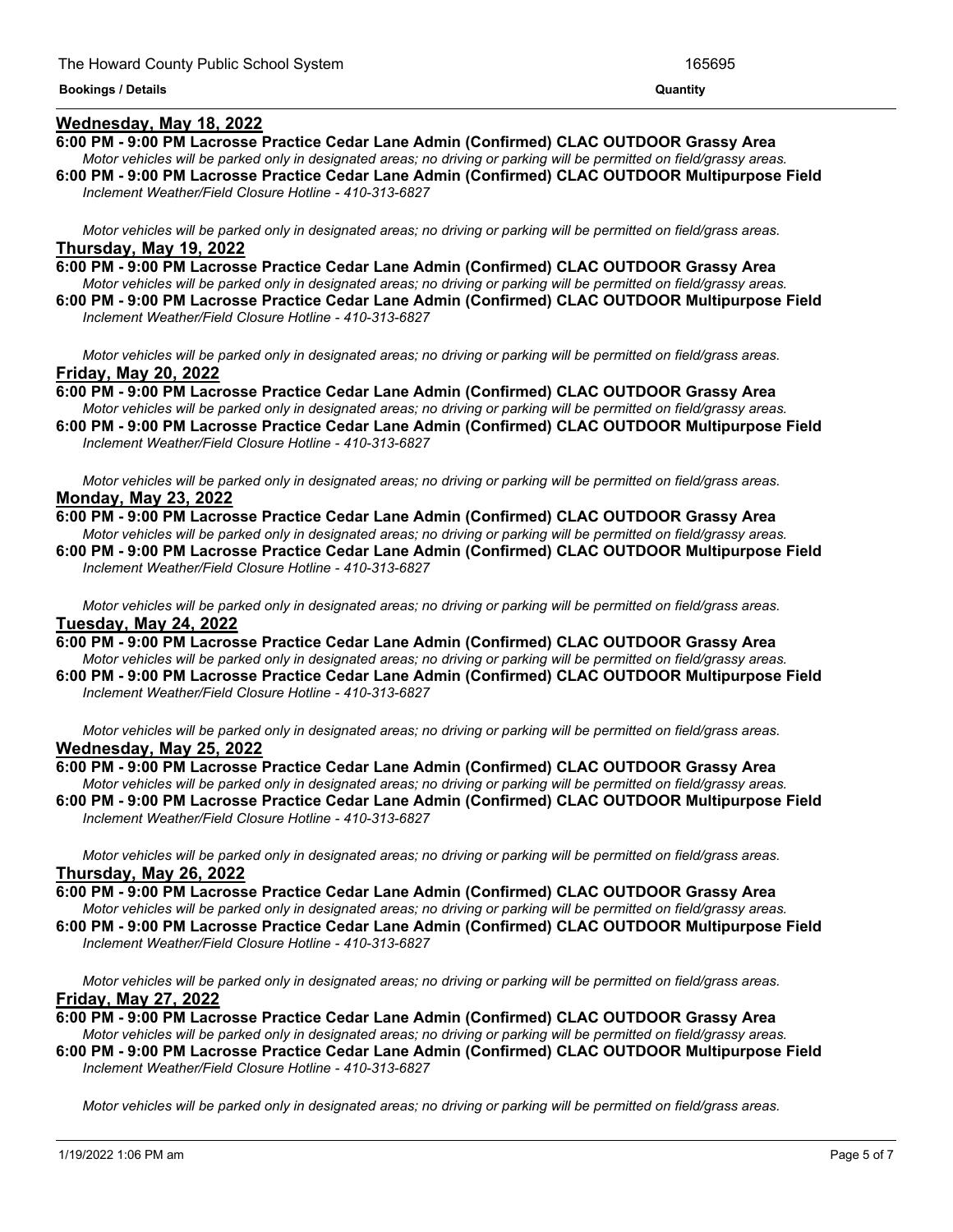# **Tuesday, May 31, 2022**

# **6:00 PM - 9:00 PM Lacrosse Practice Cedar Lane Admin (Confirmed) CLAC OUTDOOR Grassy Area**

<u> 1989 - Andrea Andrea Andrea Andrea Andrea Andrea Andrea Andrea Andrea Andrea Andrea Andrea Andrea Andrea Andr</u>

- Motor vehicles will be parked only in designated areas; no driving or parking will be permitted on field/grassy areas. **6:00 PM - 9:00 PM Lacrosse Practice Cedar Lane Admin (Confirmed) CLAC OUTDOOR Multipurpose Field**
- *Inclement Weather/Field Closure Hotline - 410-313-6827*

Motor vehicles will be parked only in designated areas; no driving or parking will be permitted on field/grass areas. **Wednesday, June 1, 2022**

- **6:00 PM - 9:00 PM Lacrosse Practice Cedar Lane Admin (Confirmed) CLAC OUTDOOR Grassy Area** Motor vehicles will be parked only in designated areas; no driving or parking will be permitted on field/grassy areas.
- **6:00 PM - 9:00 PM Lacrosse Practice Cedar Lane Admin (Confirmed) CLAC OUTDOOR Multipurpose Field** *Inclement Weather/Field Closure Hotline - 410-313-6827*

Motor vehicles will be parked only in designated areas; no driving or parking will be permitted on field/grass areas. **Thursday, June 2, 2022**

**6:00 PM - 9:00 PM Lacrosse Practice Cedar Lane Admin (Confirmed) CLAC OUTDOOR Grassy Area** Motor vehicles will be parked only in designated areas; no driving or parking will be permitted on field/grassy areas.

**6:00 PM - 9:00 PM Lacrosse Practice Cedar Lane Admin (Confirmed) CLAC OUTDOOR Multipurpose Field** *Inclement Weather/Field Closure Hotline - 410-313-6827*

Motor vehicles will be parked only in designated areas; no driving or parking will be permitted on field/grass areas. **Friday, June 3, 2022**

**6:00 PM - 9:00 PM Lacrosse Practice Cedar Lane Admin (Confirmed) CLAC OUTDOOR Grassy Area** Motor vehicles will be parked only in designated areas; no driving or parking will be permitted on field/grassy areas. **6:00 PM - 9:00 PM Lacrosse Practice Cedar Lane Admin (Confirmed) CLAC OUTDOOR Multipurpose Field** *Inclement Weather/Field Closure Hotline - 410-313-6827*

Motor vehicles will be parked only in designated areas; no driving or parking will be permitted on field/grass areas. **Monday, June 6, 2022**

**6:00 PM - 9:00 PM Lacrosse Practice Cedar Lane Admin (Confirmed) CLAC OUTDOOR Grassy Area** Motor vehicles will be parked only in designated areas; no driving or parking will be permitted on field/grassy areas.

**6:00 PM - 9:00 PM Lacrosse Practice Cedar Lane Admin (Confirmed) CLAC OUTDOOR Multipurpose Field** *Inclement Weather/Field Closure Hotline - 410-313-6827*

Motor vehicles will be parked only in designated areas; no driving or parking will be permitted on field/grass areas. **Tuesday, June 7, 2022**

**6:00 PM - 9:00 PM Lacrosse Practice Cedar Lane Admin (Confirmed) CLAC OUTDOOR Grassy Area** Motor vehicles will be parked only in designated areas; no driving or parking will be permitted on field/grassy areas.

**6:00 PM - 9:00 PM Lacrosse Practice Cedar Lane Admin (Confirmed) CLAC OUTDOOR Multipurpose Field** *Inclement Weather/Field Closure Hotline - 410-313-6827*

Motor vehicles will be parked only in designated areas; no driving or parking will be permitted on field/grass areas. **Wednesday, June 8, 2022**

**6:00 PM - 9:00 PM Lacrosse Practice Cedar Lane Admin (Confirmed) CLAC OUTDOOR Grassy Area**

Motor vehicles will be parked only in designated areas; no driving or parking will be permitted on field/grassy areas. **6:00 PM - 9:00 PM Lacrosse Practice Cedar Lane Admin (Confirmed) CLAC OUTDOOR Multipurpose Field** *Inclement Weather/Field Closure Hotline - 410-313-6827*

Motor vehicles will be parked only in designated areas; no driving or parking will be permitted on field/grass areas. **Thursday, June 9, 2022**

**6:00 PM - 9:00 PM Lacrosse Practice Cedar Lane Admin (Confirmed) CLAC OUTDOOR Grassy Area**

Motor vehicles will be parked only in designated areas; no driving or parking will be permitted on field/grassy areas. **6:00 PM - 9:00 PM Lacrosse Practice Cedar Lane Admin (Confirmed) CLAC OUTDOOR Multipurpose Field** *Inclement Weather/Field Closure Hotline - 410-313-6827*